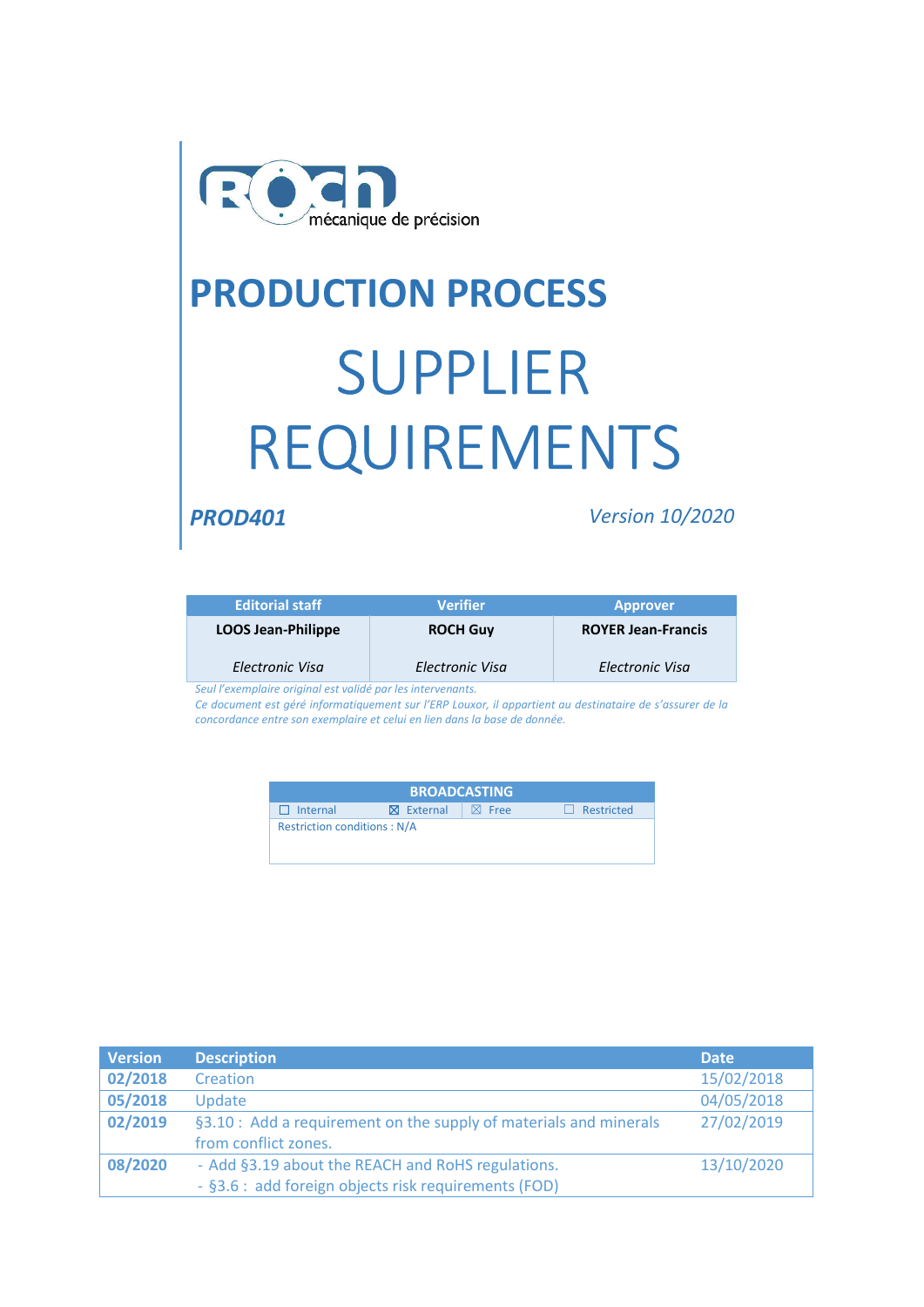

### **1 OBJECT AND FIELD OF APPLICATION**

This instruction defines the general requirements applicable to suppliers of ROCH Mécanique. This document is applicable to all suppliers for whom this specification is included in the order. It constitutes a contractual obligation. By accepting an order, the supplier agrees to comply with the requirements of this document. The applicability of the latter depends on the type of supply made and the Quality Plan mentioned in the order. In addition, the technical documents and requirements mentioned in the order are complementary to the requirements defined in this document.

#### **2 TERMINOLOGY AND DEFINITION**

 The term *supplier* refers to both a supplier and a subcontractor. These are differentiated in 2 categories according to their activities defined in the table below:

| <b>Category</b> | <b>Activities</b>                                                                                                                                                                                                                         |
|-----------------|-------------------------------------------------------------------------------------------------------------------------------------------------------------------------------------------------------------------------------------------|
|                 | Machining (turning / milling, grinding, etc.)<br>$\sim$<br>Heat treatment<br>$\sim$<br>Surface treatment<br>$\sim$ 10 $\pm$<br>- Tribofinishing<br>Painting<br>$\sim$<br>Washing/cleaning of mechanical parts<br>$\overline{\phantom{a}}$ |
|                 | Supply of material<br>$\overline{\phantom{a}}$                                                                                                                                                                                            |

For Category 1 suppliers, the applicability of the requirements also depends on the Quality Plan on which the parts within ROCH Mécanique (A or B) depend and which is mentioned on each order (see example below).

| Réf          | <b>Désignation article</b>                                       | <b>Délai</b> | Qté | Prix U.HT |
|--------------|------------------------------------------------------------------|--------------|-----|-----------|
| 4209188 / 06 | Chape à ailettes_________<br><b>iPlan qualité applicable : A</b> |              |     |           |
|              | $\sim$ $\sim$ $\sim$ $\sim$                                      |              |     |           |

*Order example*

- The term *product* designates both a physical product as well as a service likely to have an impact on the quality of the service provided by ROCH Mécanique to its customers.
- *Special process* means any production process whose output elements cannot be verified by subsequent measurement or monitoring.
- *Special characteristics* are those characteristics of the product and/or service whose variation has a significant influence on the assembly of the product, its performance, its service life or its realization.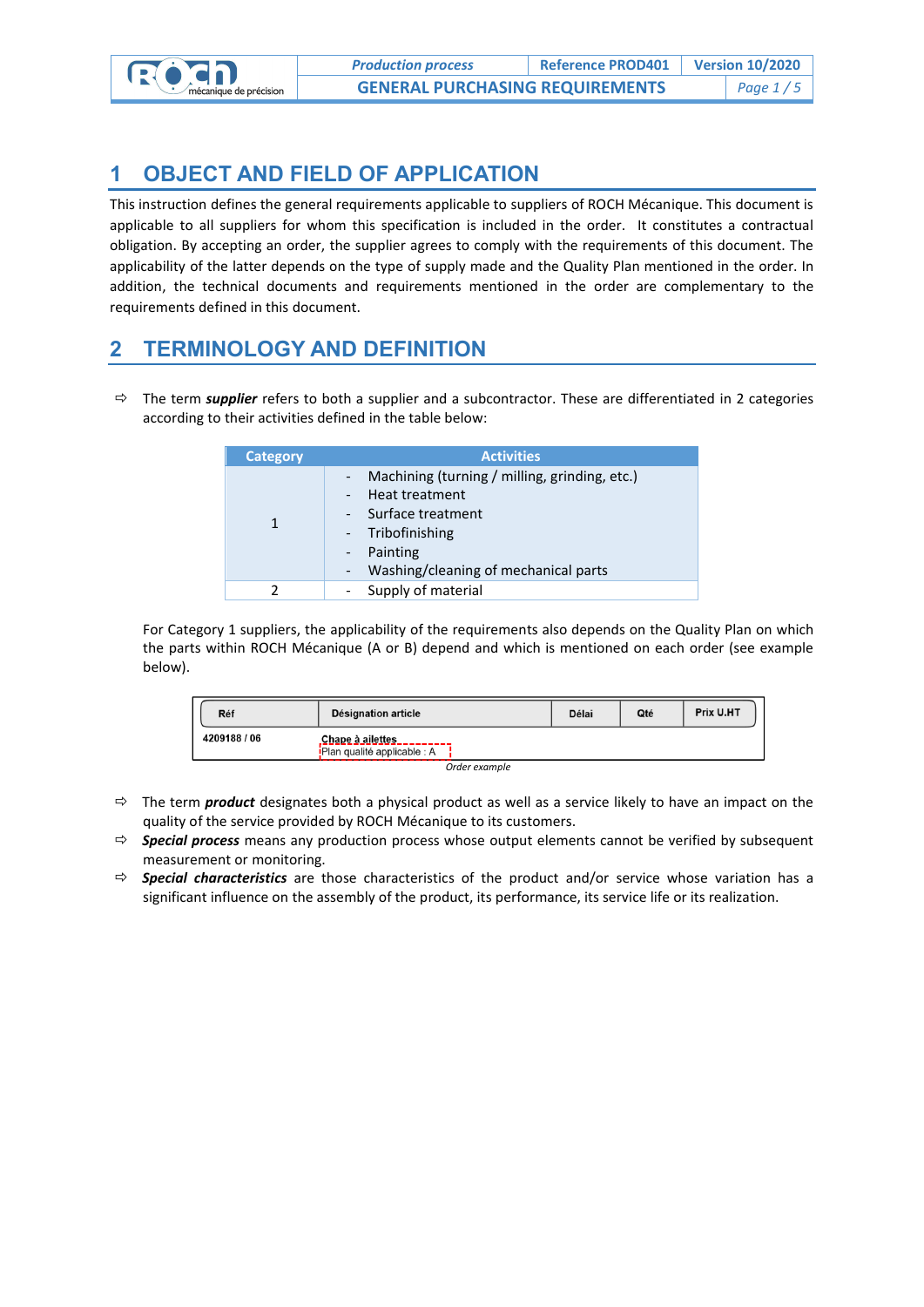

## **3 REQUIREMENTS**

|                                                                                                                                                                                                                                                                                                                                                                                                                                                                                                                   | Supplier cat.     | 1                 |                    |
|-------------------------------------------------------------------------------------------------------------------------------------------------------------------------------------------------------------------------------------------------------------------------------------------------------------------------------------------------------------------------------------------------------------------------------------------------------------------------------------------------------------------|-------------------|-------------------|--------------------|
| For each category of supplier, the applicable requirements are marked with an "X".                                                                                                                                                                                                                                                                                                                                                                                                                                | ⋖<br>Quality Plan | ≃<br>Quality Plan | Supplier cat.<br>2 |
| 3.1<br>General                                                                                                                                                                                                                                                                                                                                                                                                                                                                                                    |                   |                   |                    |
| The supplier must inform the company ROCH Mécanique of any significant change concerning :<br>Name of the company<br>Mergers and acquisitions<br>Organization and management<br>The production sites<br>Manufacturing processes<br>The breakdown between internal and external manufacturing                                                                                                                                                                                                                      | X                 | Х                 | X                  |
| Certificates and approvals<br>The supplier undertakes a duty of strict confidentiality with respect to information, documents or any other<br>material that may be transmitted by the company ROCH Mécanique in the context of consultation or for the<br>execution of an order. The supplier undertakes not to transmit any information, document or material to a third party<br>without the formal approval of the company ROCH Mécanique.                                                                     | X                 | X                 | X                  |
| The supplier undertakes to authorize free access to the documents of its Quality system as well as to its premises with<br>a view to possible surveillance audits carried out by representatives of ROCH Mécanique, its customers and official<br>bodies.                                                                                                                                                                                                                                                         | X                 | X                 | X                  |
| <b>Quality Management System</b><br>3.2                                                                                                                                                                                                                                                                                                                                                                                                                                                                           |                   |                   |                    |
| The supplier should ideally have an ISO 9001: 2015 certification or any other sector certification based on ISO 9001:<br>2015 (e.g. EN 9100: 2016).                                                                                                                                                                                                                                                                                                                                                               | х                 | Χ                 | х                  |
| In the event that the supplier is not certified, a preliminary audit of the quality system may be carried out in order<br>to qualify the supplier. The result of this audit can be used to determine the level of surveillance to be taken into<br>account for the control of the articles and/or services provided by the supplier.                                                                                                                                                                              | X                 | X                 | X                  |
| <b>Management Responsibility</b><br>3.3                                                                                                                                                                                                                                                                                                                                                                                                                                                                           |                   |                   |                    |
| The supplier's management must ensure that responsibilities are defined and communicated within its organization<br>and that a member of its management has the necessary responsibilities, organizational independence and free access<br>to management to deal with aspects relating to the quality of the products supplied to ROCH Mécanique.                                                                                                                                                                 | X                 | Х                 | X                  |
| 3.4 Archiving                                                                                                                                                                                                                                                                                                                                                                                                                                                                                                     |                   |                   |                    |
| The supplier must set up an organization allowing to find all the information relating to the products and/or services<br>provided to the company ROCH Mécanique for a minimum period of 20 years. After this period, destruction will only<br>be authorized with the written authorization of ROCH Mécanique.                                                                                                                                                                                                    | х                 |                   | х                  |
| Staff Training and Competence / Resource Management<br>3.5                                                                                                                                                                                                                                                                                                                                                                                                                                                        |                   |                   |                    |
| The supplier must define the resources required to meet the requirements defined by ROCH Mécanique. If the<br>necessary resources are insufficient at a given time, the supplier must inform ROCH Mécanique as soon as possible.                                                                                                                                                                                                                                                                                  | х                 | х                 | Х                  |
| The Supplier shall ensure that the qualifications of the personnel are appropriate for the positions held. Where<br>necessary, the supplier must be able to prove the qualification of its personnel by recognized organizations.                                                                                                                                                                                                                                                                                 | X                 | x                 | X                  |
| The supplier must ensure that the personnel working under his authority are informed of the criticality and safety of<br>the equipment produced by ROCH Mécanique, as it is airworthy on aircraft. For this, the personnel must be aware of<br>- Their contribution to the conformity of the work carried out and entering into the equipment intended for<br><b>ROCH Mécanique</b><br>- Their contribution to ensuring the safety of the finished equipment on aircraft<br>- The importance of ethical behaviour | х                 |                   |                    |
| <b>Work Environment</b><br>3.6                                                                                                                                                                                                                                                                                                                                                                                                                                                                                    |                   |                   |                    |
| The supplier must implement an organization to ensure that the measuring and testing instruments used to prove the<br>conformity of the products and/or services provided to the company ROCH Mécanique are well connected to<br>international measurement standards.                                                                                                                                                                                                                                             | х                 | х                 | х                  |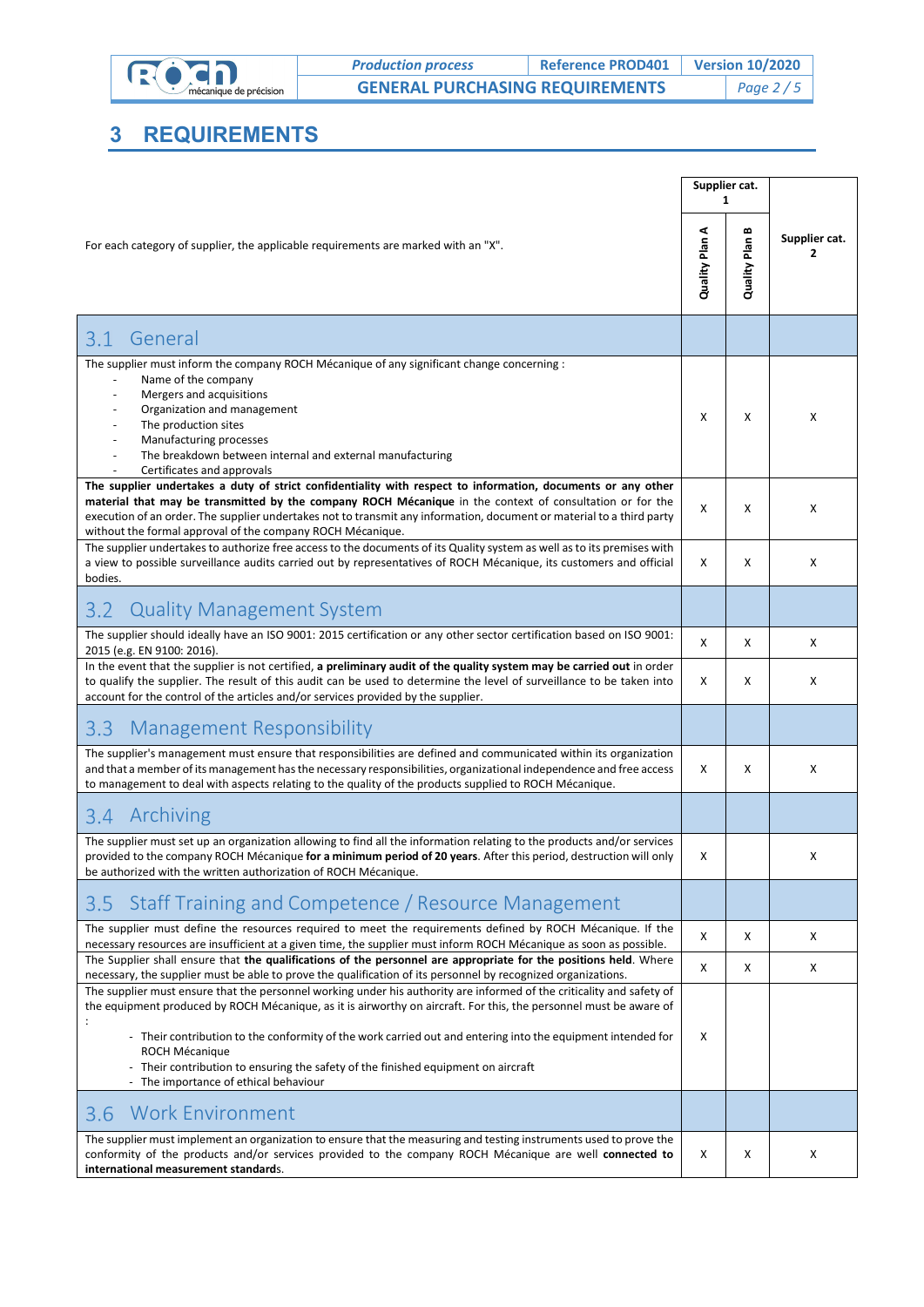|  | <b>Production process</b> | <b>Reference PROD401</b>                                                                                                                                                                                                  |                                        | <b>Version 10/2020</b>  |                      |               |
|--|---------------------------|---------------------------------------------------------------------------------------------------------------------------------------------------------------------------------------------------------------------------|----------------------------------------|-------------------------|----------------------|---------------|
|  | mécanique de précision    |                                                                                                                                                                                                                           | <b>GENERAL PURCHASING REQUIREMENTS</b> |                         | Page $3/5$           |               |
|  |                           |                                                                                                                                                                                                                           | Supplier cat.                          |                         |                      |               |
|  |                           | For each category of supplier, the applicable requirements are marked with an "X".                                                                                                                                        |                                        | ⋖<br>Quality Plan       | ≃<br>Plan<br>Quality | Supplier cat. |
|  |                           | The Supplier shall put in place provisions for the prevention, detection and elimination of foreign objects (also known<br>as "FOD") during manufacturing, assembly, testing, storage, packaging and shipping operations. |                                        | $\overline{\mathsf{x}}$ |                      |               |

| 3.7 Product realization planning                                                                                                                                                                                                                                                                                                                                                                                                                        |   |   |   |
|---------------------------------------------------------------------------------------------------------------------------------------------------------------------------------------------------------------------------------------------------------------------------------------------------------------------------------------------------------------------------------------------------------------------------------------------------------|---|---|---|
| The supplier must implement an organization capable of planning the realization of the product and/or service<br>ordered by ROCH Mécanique within the requested deadlines. This planning must take into account product<br>requirements, verification activities and the generation of documents and records required by ROCH Mécanique.                                                                                                                | x | x | x |
| Any deviation from the planned and announced planning must be communicated as soon as possible to ROCH<br>Mécanique.                                                                                                                                                                                                                                                                                                                                    | X | Χ | х |
| Contract Review / Determination of Customer Requirements<br>3.8 <sup>°</sup>                                                                                                                                                                                                                                                                                                                                                                            |   |   |   |
| The organization must have an organization allowing the review of orders placed by ROCH Mécanique. This review<br>must make it possible to ensure that all the requirements relating to the realization of the product have been taken<br>into account and, in the case of impossibility of realization, inform ROCH Mécanique before starting the manufacture<br>or the service and, if possible, by issuing reservations when the offer is submitted. |   | χ | x |
| Design and Development<br>3.9                                                                                                                                                                                                                                                                                                                                                                                                                           |   |   |   |

#### N/A - ROCH Mécanique does not purchase design and development services related to the products it manufactures.

| 3.10 Purchasing                                                                                                                                                                                                                                                                                                                                |              |   |   |
|------------------------------------------------------------------------------------------------------------------------------------------------------------------------------------------------------------------------------------------------------------------------------------------------------------------------------------------------|--------------|---|---|
| The supplier remains, whatever the level of sub-contracting, responsible for the conformity of the product towards<br>the company ROCH Mécanique.                                                                                                                                                                                              | X            | X | X |
| The supplier must be able to prove the ability of its own suppliers to meet the requirements of ROCH Mécanique. The<br>supplier must only use suppliers and/or subcontractors approved by ROCH Mécanique and/or its customers.                                                                                                                 | x            | X | X |
| The supplier has the obligation to pass on all of ROCH Mécanique's requirements to lower-ranking external service<br>providers when it subcontracts manufacturing operations itself.                                                                                                                                                           | X            | X | X |
| The supply of materials and/or components by ROCH Mécanique does not relieve the supplier of his obligation to<br>provide a product that complies with the requirements transmitted. In the event of any discrepancy in the supply<br>transmitted, the supplier must inform ROCH Mécanique by formulating reservations at the time of receipt. | X            | X | X |
| The supplier must set up and control processes to prevent the supply of counterfeit parts to ROCH Mécanique.                                                                                                                                                                                                                                   | X            |   | X |
| In the event that ROCH Mécanique orders the complete execution of a supply, outside the supplier's catalog, including<br>the supply of the material, the supplier is required to provide a material certificate type 3.1 (or failing that type 2.2)<br>according to the EN 10204 standard.                                                     | X            | X |   |
| Upon the express request of ROCH Mécanique, the validation of the certificate by ROCH Mécanique may be requested<br>prior to the start of manufacturing by the supplier.                                                                                                                                                                       |              |   |   |
| In the event that ROCH Mécanique orders the complete execution of a supply, outside the supplier's catalog, including<br>the supply of the material, the supplier is required to ensure complete traceability of the supply chain from the<br>manufacturing unit.                                                                              | X            |   |   |
| In the event that ROCH Mécanique orders the complete execution of a supply, outside of the supplier's catalog,<br>including the supply of materials, the supplier undertakes not to procure materials and minerals from conflict zones.                                                                                                        | X            | X |   |
| The supplier carrying out only a material supply activity is required to provide a material certificate type 3.1 (or failing<br>that type 2.2) according to the EN10204 standard.                                                                                                                                                              |              |   | X |
| The supplier carrying out only a material supply activity is required to ensure complete traceability of the supply chain<br>from the manufacturing unit.                                                                                                                                                                                      |              |   | X |
| Within the framework of obsolescence management, the supplier must notify ROCH Mécanique without delay of any<br>scheduled stoppage of its production.                                                                                                                                                                                         | $\mathsf{x}$ | X | X |
| The supplier carrying out only a material procurement activity undertakes not to procure materials and minerals from<br>conflict zones.                                                                                                                                                                                                        |              |   | X |
| 3.11 Production and service preparation / Validation and control of<br>production processes                                                                                                                                                                                                                                                    |              |   |   |
| The supplier must identify the special processes used to produce the product. When this is specified in the order, the<br>supplier must control its special processes in accordance with instruction PROD600.                                                                                                                                  | X            |   | X |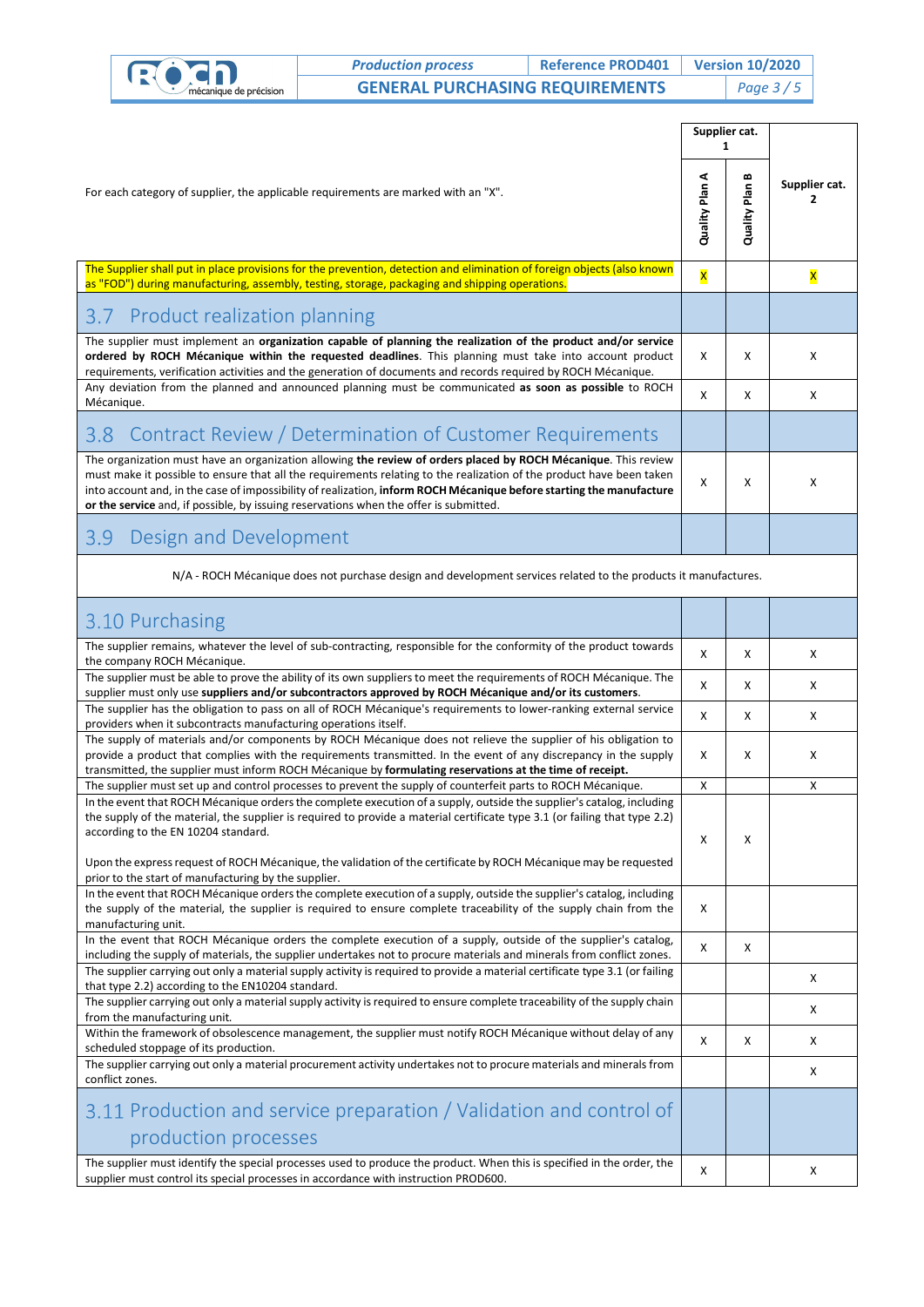|                                                                                                                                                                                                                                                                                                                                                                                                                                                                                                                                                                                                                           | <b>Production process</b>                                                                                                                                                                                                                                                                                                                                                                                                    | <b>Reference PROD401</b> |   | <b>Version 10/2020</b> |                    |
|---------------------------------------------------------------------------------------------------------------------------------------------------------------------------------------------------------------------------------------------------------------------------------------------------------------------------------------------------------------------------------------------------------------------------------------------------------------------------------------------------------------------------------------------------------------------------------------------------------------------------|------------------------------------------------------------------------------------------------------------------------------------------------------------------------------------------------------------------------------------------------------------------------------------------------------------------------------------------------------------------------------------------------------------------------------|--------------------------|---|------------------------|--------------------|
|                                                                                                                                                                                                                                                                                                                                                                                                                                                                                                                                                                                                                           | <b>GENERAL PURCHASING REQUIREMENTS</b><br>nécanique de précision                                                                                                                                                                                                                                                                                                                                                             |                          |   | Page $4/5$             |                    |
|                                                                                                                                                                                                                                                                                                                                                                                                                                                                                                                                                                                                                           |                                                                                                                                                                                                                                                                                                                                                                                                                              |                          |   | Supplier cat.<br>1     |                    |
| For each category of supplier, the applicable requirements are marked with an "X".                                                                                                                                                                                                                                                                                                                                                                                                                                                                                                                                        |                                                                                                                                                                                                                                                                                                                                                                                                                              |                          |   | ≃<br>Quality Plan      | Supplier cat.<br>2 |
| into account and monitored in accordance with EN 9103.                                                                                                                                                                                                                                                                                                                                                                                                                                                                                                                                                                    | Where necessary, the supplier must prove that the special characteristics transmitted by ROCH Mécanique are taken<br>Note: The supplier may, if desired, refer to our instruction PREP240 as a quide.                                                                                                                                                                                                                        |                          | Χ |                        |                    |
|                                                                                                                                                                                                                                                                                                                                                                                                                                                                                                                                                                                                                           | The supplier shall take all necessary measures to ensure the preservation of materials, components, equipment, tools<br>and data that are the property of ROCH Mécanique. Any deterioration or loss must be reported as soon as possible.                                                                                                                                                                                    |                          | Χ | Х                      | Х                  |
| 3.12 First Item Control                                                                                                                                                                                                                                                                                                                                                                                                                                                                                                                                                                                                   |                                                                                                                                                                                                                                                                                                                                                                                                                              |                          |   |                        |                    |
| official bodies.                                                                                                                                                                                                                                                                                                                                                                                                                                                                                                                                                                                                          | The supplier supplying non-standard or catalog products undertakes to carry out a detailed and recorded review (1st<br>article inspection) of the characteristics impacted by a change in the definition or production process. The recording<br>of this review may be requested or audited at any time by representatives of ROCH Mécanique, its customers or                                                               |                          | X |                        |                    |
|                                                                                                                                                                                                                                                                                                                                                                                                                                                                                                                                                                                                                           | 3.13 Control of Manufacturing Process Changes                                                                                                                                                                                                                                                                                                                                                                                |                          |   |                        |                    |
| traceability and configuration management of the product.                                                                                                                                                                                                                                                                                                                                                                                                                                                                                                                                                                 | Any evolution of the manufacturing and control file must be documented and recorded in order to ensure the                                                                                                                                                                                                                                                                                                                   |                          | Χ | Х                      | Х                  |
| and/or control processes.                                                                                                                                                                                                                                                                                                                                                                                                                                                                                                                                                                                                 | The supplier must request authorization from ROCH Mécanique prior to any major change in its manufacturing                                                                                                                                                                                                                                                                                                                   |                          | x | Х                      | X                  |
|                                                                                                                                                                                                                                                                                                                                                                                                                                                                                                                                                                                                                           | 3.14 Product Monitoring and Measurement / Measurement,<br>Analysis and Improvement                                                                                                                                                                                                                                                                                                                                           |                          |   |                        |                    |
| The supplier must implement monitoring of the characteristics of the products and/or services at appropriate stages<br>of the manufacturing process in order to ensure their conformity.                                                                                                                                                                                                                                                                                                                                                                                                                                  |                                                                                                                                                                                                                                                                                                                                                                                                                              |                          | X | Х                      | Χ                  |
| Mécanique.                                                                                                                                                                                                                                                                                                                                                                                                                                                                                                                                                                                                                | When requested, the supplier must establish a fixed control plan whose modifications must first be approved by ROCH                                                                                                                                                                                                                                                                                                          |                          | X | Х                      | Χ                  |
| 3.15 Traceability                                                                                                                                                                                                                                                                                                                                                                                                                                                                                                                                                                                                         |                                                                                                                                                                                                                                                                                                                                                                                                                              |                          |   |                        |                    |
| Mécanique:<br>Elements of definition and specifications used                                                                                                                                                                                                                                                                                                                                                                                                                                                                                                                                                              | The supplier must have an organization allowing, within the time limits defined in §3.4, to trace for any order of ROCH<br>The material and/or components used as well as possible subcontracting operations<br>- The manufacturing and control <b>operations</b> carried out, including the means and personnel involved<br>Non-conformities found in relation to the applicable definition, manufacturing and control file |                          | х |                        | Х                  |
| 3.16 Delivery Documents                                                                                                                                                                                                                                                                                                                                                                                                                                                                                                                                                                                                   |                                                                                                                                                                                                                                                                                                                                                                                                                              |                          |   |                        |                    |
| The product delivered to the company ROCH Mécanique must be accompanied by the following documents:<br>- A declaration of conformity according to the NF L 00-015C standard.<br>- A <b>delivery note</b> containing at least the following information :<br>$\circ$ Designation, reference and index of the ordered product<br>○ Quantity<br>○ Contract or purchase order number<br>○ Derogation number if applicable<br>- A material certificate according to §3.10 in the case of an order including the supply of the material.<br>- Any other document specified in the order (e.g.: first item control report, etc.) |                                                                                                                                                                                                                                                                                                                                                                                                                              |                          | Х | х                      | х                  |
|                                                                                                                                                                                                                                                                                                                                                                                                                                                                                                                                                                                                                           | 3.17 Control of non-conforming product                                                                                                                                                                                                                                                                                                                                                                                       |                          |   |                        |                    |
| products that have already been delivered.                                                                                                                                                                                                                                                                                                                                                                                                                                                                                                                                                                                | The supplier must take the necessary measures to communicate as soon as possible about potential or occurring<br>non-conformities on the products or services ordered by ROCH mécanique. This requirement also takes into account                                                                                                                                                                                            |                          | х | х                      | х                  |
|                                                                                                                                                                                                                                                                                                                                                                                                                                                                                                                                                                                                                           | In the event that the supplier wishes to deliver to ROCH Mécanique a non-conforming product that he deems<br>acceptable, a derogation request with a proposal for corrective action must be sent to ROCH Mécanique for approval<br>before delivery of the products. In case of acceptance by ROCH Mécanique, the delivery documents must mention                                                                             |                          | x | х                      | х                  |

the number of this derogation.